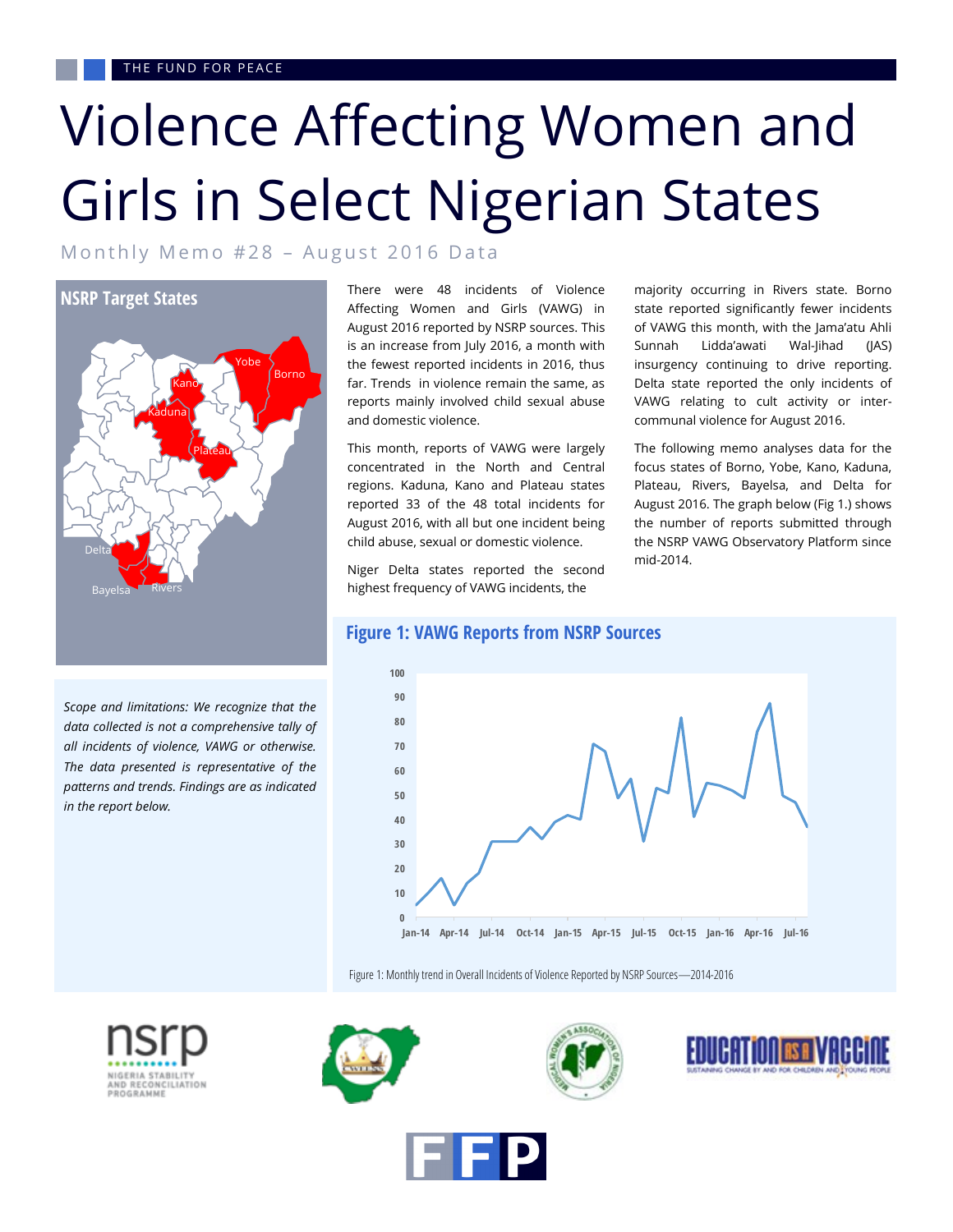#### **Objective 1**

*Trends in Violence Affecting Women and Girls (VAWG) are measured in comparison to overall levels of violence and fatalities in the eight NSRP focus states. Overall levels are measured based on Nigeria Watch data, which has a consistent methodology and an even distribution of coverage by time and location.*

#### **Trends in Overall Violence**

Broader trends in violence and insecurity in the eight NSRP states provide a contextual backdrop against which VAWG-specific incidents can be mapped and analysed.

In general, the number of overall incidents of reported violence and insecurity has been on the decline since May 2016. However, the frequency of both reported incidents and fatalities remained about the same from July to August 2016. In a departure from previous months, most incidents in August took place in Kaduna state, which saw a significant rise in intercommunal violence, with almost half of reported incidents involving conflicts between the Fulani herdsmen and local communities.

Continuing the trend from last month, more than one-third of overall reported incidents in August 2016 took place in Niger Delta states. Delta and Rivers reported a majority of August incidents, most of which were crime- and cult-related and many of which resulted in fatalities. There was a notable increase in militant activity this month in the Niger Delta, with groups such as the Niger Delta Avengers and the Niger Delta Greenland Justice Movement carrying out multiple small-scale insurgency operations.

#### **Trends in VAWG**

Sexual violence remains a serious concern across the eight NSRP focus states. Almost half of all reported incidents of VAWG in August 2016 involved sexual violence, with reports coming from five of the eight focus states. As in previous months, most targets of sexual violence in August were children. While child abuse in general continues to be a prevalent human rights issue across the



Figure 2: Monthly trend in Overall Incidents of Violence as well as Fatalities in Eight NSRP States, according to Nigeria Watch Data mapped to the Observatory Platform. The number of fatalities are measured against the axis on the left, while the number of reported incidents is measured against the axis on the right. The graph shows that, although the number of incidents has been increasing steadily over the last six years, the number of fatalities spiked in September 2014 and again in February 2015.

#### **Figure 3: VAWG Incidents Trends**



Figure 3: Stacked Area Chart showing trends in VAWG incidents Reported by NSRP State, according to Nigeria Watch data (larger area=more incidents). The y-axis shows the cumulative, aggregate trends, while the x-axis shows the timeline from 2009 to present. The color blocks show the data disaggregated by state. This graph shows that media reports collected by Nigeria Watch separated by year. Since 2016 only accounts for seven months thus far, there is a steep drop on the right hand side of the graph which will normalize as more months are added. Note that this graph captures trends in the number of incidents, not in the severity of those incidents.

select states, fewer states reported incidents of child abuse this month, with all reports coming from Kaduna, Kano, Plateau, and Rivers. Domestic violence reports for August 2016 were also concentrated within the same four focus states.

Of the Niger Delta states, the majority of VAWG incidents in August 2016 occurred in Rivers, which reported an equal number of domestic violence and sexual violence

**Figure 2: Number of Incidents and Fatalities by Month**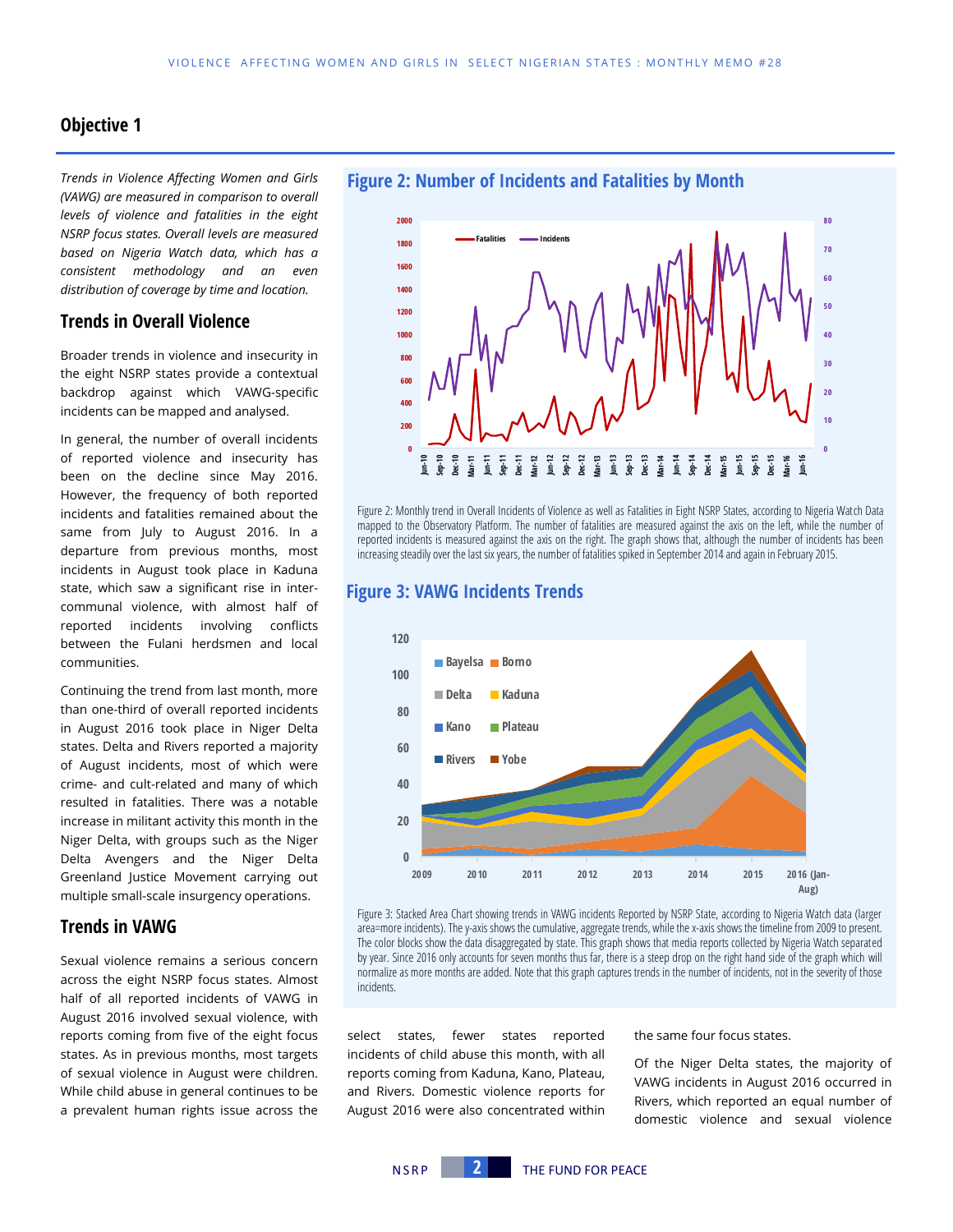incidents. All cases of sexual violence in Rivers this month were against children. Overall, Kaduna reported the highest number of VAWG incidents this month, accounting for one-third of the total incidents reported in August. Almost all reports from Kaduna involved sexual or domestic abuses, with the perpetrators most often being spouses or parents of the survivor.

This month, only Borno and Delta states reported incidents of VAWG that were not sexual or domestic in nature. Incidents in Borno related to the JAS insurgency, while incidents in Delta related to cult activity. Although the insurgency and cult activity resulted in several fatalities this month, VAWG-related fatalities in August 2016 were most often the result of sexual or domestic abuses. There were no crime-related incidents of VAWG reported this month in any of the focus states, a reversal of a previous trend.

#### **August 2016 VAWG Incidents by State**

Below is a breakdown across all data sources for each NSRP target state.

#### **Bayelsa**

Bayelsa state reported no incidents of VAWG for August 2016.

#### **Borno**

Borno state reported four incidents of VAWG for August 2016. Two incidents related to the JAS insurgency and reportedly involved sexual abuse, abductions and the deaths of women and girls. One incident involved sexual violence, in which a woman was gang raped, while another incident involved a peaceful demonstration staged by female internally displaced persons in protest of a food shortage.

#### **Delta**

Delta state reported three incidents of VAWG for August 2016, with all three resulting in fatalities. One report involved an inter-communal conflict in which a woman was killed over a land dispute. Another report detailed cult-related violence, in which a fatal clash between rival cult groups was reportedly triggered by a fight between two women. The remaining report involved the death of an 18-year-old girl who was allegedly killed and mutilated for ritualistic purposes.

#### **Kaduna**

Kaduna state reported 16 incidents of VAWG for August 2016, the highest of any of the eight NSRP focus states. Fifteen of the sixteen reported incidents were either child abuse, sexual or domestic violence. Six were incidents of child sexual abuse, one of which resulted in the death of the victim, who was nine. Four were incidents of child abuse not sexual in nature. All four of these incidents were perpetrated by parents or step-parents of the child, and one resulted in the death of the victim, who was seven. Three incidents were cases in which a woman was either beaten or abandoned by her husband. In one case a woman was beaten by a stranger, allegedly because she was pregnant. Kaduna reported one abduction this month, a baby girl, and one protest that was reportedly peaceful.

#### **Kano**

Kano state reported nine incidents of VAWG for August 2016, all of which were cases of sexual or domestic violence. Four were incidents of child sexual violence, while one was an incident of child abuse that was not sexual, in which a four-day-old baby was reportedly dropped and allowed to bleed to death. Of the remaining incidents, two reports involved sexual violence against 21 year-old women who both were subsequently killed by their abusers, while the other two reports were of domestic spousal abuse.

#### **Plateau**

Plateau state reported eight incidents of VAWG for August 2016. As with Kano state, every incident report from Plateau detailed sexual or domestic violence. Four were incidents of child sexual violence, and four were incidents of domestic violence. One of the domestic violence incidents reported

physical abuse, while the other three incidents reported that a woman was denied either access to her children or her right to inheritance or property.

#### **Rivers**

Rivers state reported eight incidents of VAWG for August 2016. As with Kano and Plateau states, all incidents reported this month from Rivers were cases of sexual or domestic violence. Of the four reported incidents of domestic violence, three were incidents in which a woman reported physical abuse by her husband, while one was an incident in which a woman reported abuse by her neighbor. Four reported incidents involved child sexual violence. Two of the reported survivors were raped by older men, while the other two survivors – ages four and five – were raped by 14- and 15-year-old boys, respectively.

#### **Yobe**

Yobe state reported no incidents of VAWG for August 2016.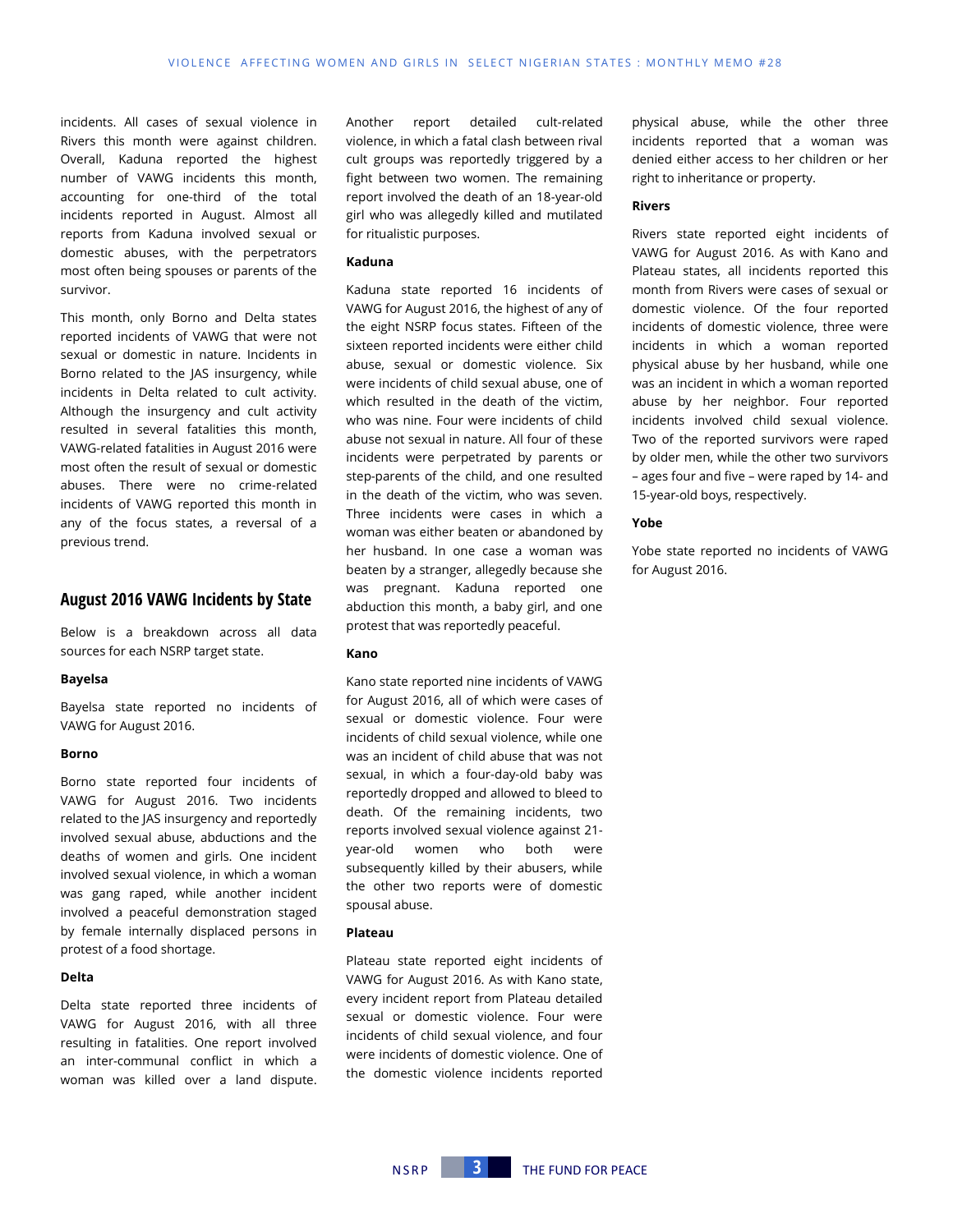#### **Objective 2 Objective 3**



Figure 4: Trend in Incident reports of Violence and Conflict Affecting Women and Girls (All Sources)

*Break the culture of silence and increase the level of reporting on issues of violence affecting women and girls. To measure the level of reporting, we aggregate all sources, including the NSRP Sources filter on the Observatory platform.*

There were 48 incidents of VAWG reported across the eight NSRP focus states by all sources that contribute to the online Observatory Platform (this includes data from the NSRP Observatories as well as VAWG-related data from Nigeria Watch). The overall upward trend in VAWG issues since the beginning of the project in 2014, highlights the progress that has made in beginning to bridge the information gap that existed in the VAWG reporting. Bringing light to VAWG in communities across the eight NSRP focus states allows organizations working in those areas to begin addressing the violence that exists and allows them to continue talking about the issues.

*Increase awareness of these issues with the use of the Observatory platform and other deployments of the tool, including the P4P Digital Platform.* 

In order to measure awareness of the project and the issues of VAWG that exist in the eight NSRP states, a web-based application was created to track all visits to the VAWG Observatory Platform. It is also able to track which deployment of the platform was used to access the map; for example, whether through the NSRP website itself or through another online source (i.e. the PIND P4P Peace Map).

It is important to continue to encourage both local partners and international actors to utilize the online tools.

#### **Page Views Through All Platforms**

| <b>Nov-15</b> | 403  | Apr-16        | 621  |
|---------------|------|---------------|------|
| <b>Dec-15</b> | 328  | <b>May-16</b> | 1367 |
| $lan-16$      | 1129 | $ un-16$      | 1010 |
| Feb-16        | 991  | $ ul-16$      | 815  |
| $Mar-16$      | 1154 | <b>Aug-16</b> | 675  |

#### **Page Views through NSRP**

| <b>Aug-15</b> | 88  |
|---------------|-----|
| <b>Sep-15</b> | 73  |
| <b>Oct-15</b> | 195 |
| <b>Nov-15</b> | 160 |
| <b>Dec-15</b> | 121 |
| $Jan-16$      | 215 |
| Feb-16        | 121 |
| Mar-16        | 107 |
| Apr-16        | 83  |
| May-16        | 144 |
| $ un-16$      | 131 |
| $ ul-16$      | 153 |
| Aug-16        | 184 |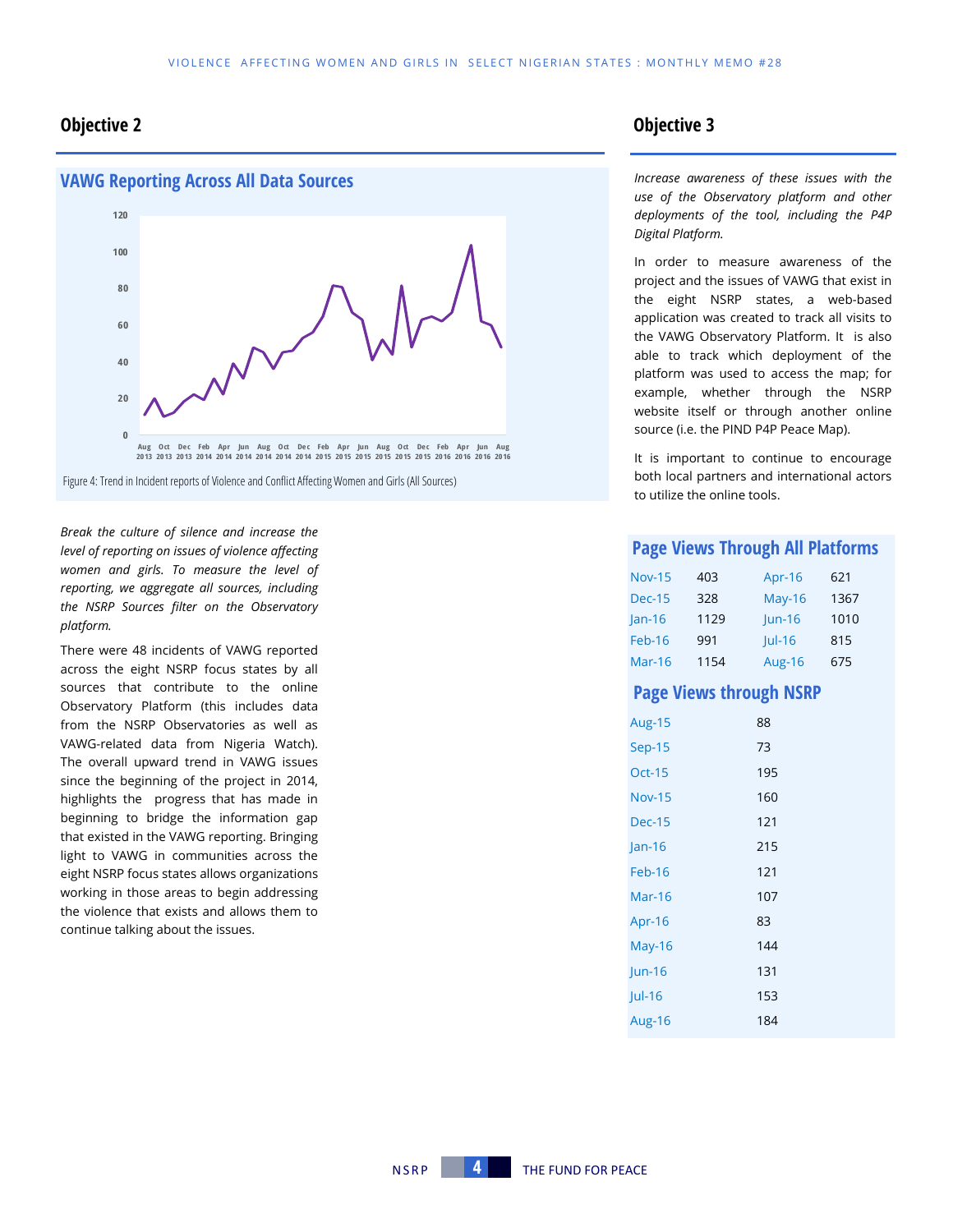#### **Objective 4**

# **Locations of Incidents, Agents** N.ger

Figure 5: Heat Map of VAWG Incidents and Location of Gender-Focused Peace Agents in Eight NSRP States – July 2016

Douala

Cameroon

Yaounde

*Facilitate and Support Opportunities for Preventative Response. If this project accomplishes the first three general objectives, NSRP will be in a good position to support the efforts of the Observatory Steering Committee (OBSTEC) in their targeted interventions for the mitigation of violence affecting women and girls. To this end, the Observatory Platform identifies local Peace Agents focused on issues related to gender and highlights opportunities for engagement by OBSTEC to collaborate and facilitate as appropriate.* 

One unique and important feature of the online platform is its ability to track both incidents of conflict as well local actors working to build peace in the NSRP focus states across Nigeria through self-identified Peace Agents. With each organization registering itself, they are able to receive notifications from the online platform about spikes in conflict.

There are 73 self-identified Peace Agents working on gender in the NSRP focus states. Overall, the online platform encourages organizations across all sectors of development and peace building to register themselves on Peace Agents on the map. As more and more organizations register on the map, the easier it is to understand what resources exist in a community; both for outside funders and those already operating within a community. It enhances the potential for collaboration.

Below is the list of Peace Agents currently focusing on gender in the eight NSRP states.

#### **Organizations and Initiatives Self-Identified as Peace Agents with a Focus on Gender**

| <b>State</b>   | <b>LGA</b> | <b>Organization</b>                                                | <b>State</b> | <b>LGA</b>   | <b>Organization</b>                                                                             |
|----------------|------------|--------------------------------------------------------------------|--------------|--------------|-------------------------------------------------------------------------------------------------|
| <b>Bayelsa</b> | Ekeremor   | Ekeremor Women Forum                                               | Kaduna       | Chikun       | Zamani Foundation                                                                               |
|                | Yenagoa    | National Orientation Agency                                        |              | Kaduna North | Interfaith Mediation Centre                                                                     |
|                |            | Peacemaker International                                           |              |              | Global Initiative for Women and                                                                 |
| <b>Borno</b>   | Maiduguri  | Federation of Muslim Women<br>Association of Nigeria (FOMWAN)      |              |              | Children                                                                                        |
|                |            | <b>Healthcare Development Focus</b>                                |              |              | International Federation of Women<br>Lawyers (FIDA)                                             |
|                |            | Initiative (HECADF)                                                |              |              | Empowering Women for Excellence                                                                 |
|                |            | National Council of Women Societies                                |              |              | Initiative                                                                                      |
|                |            | (NCWS)                                                             |              |              | Interfaith Forum of Muslim and<br>Christian Women's Association<br>(Women`s Interfaith Council) |
|                |            | Women in New Nigeria (WINN)                                        |              |              |                                                                                                 |
|                |            | University of Maiduguri Muslim<br>Women Association (UMMWA)        |              |              | Legal Awareness for Nigerian Women<br>(LEADS Nigeria)                                           |
|                |            | Peace FM Radio                                                     |              |              | Pan African Leadership League                                                                   |
|                |            | WINN Youth Empowerment                                             |              |              | Women for Peace in Nigeria (WOPIN)                                                              |
|                |            | FIDA International Federation of<br>Women Lawyers                  |              |              | Women in Need (A Women Empow-<br>erment Foundation)                                             |
|                |            | <b>KPPS</b>                                                        |              |              | Youth CAN, Kaduna                                                                               |
| <b>Delta</b>   | Udu        | Ideal Women Advancement Initiative                                 |              |              | African Ethics and Theatre<br>Reformation (AETRI)                                               |
|                | Uvwie      | Lite -Africa                                                       |              | Kaduna South |                                                                                                 |
|                |            | <b>Community Peace Development</b><br>Initiative (CPDI)            |              |              | Aid Foundation                                                                                  |
|                |            |                                                                    |              |              | Gender Awareness Trust (GAT)                                                                    |
|                |            | Development Support Care<br><b>Empowerment Foundation (DSCAEF)</b> |              |              |                                                                                                 |